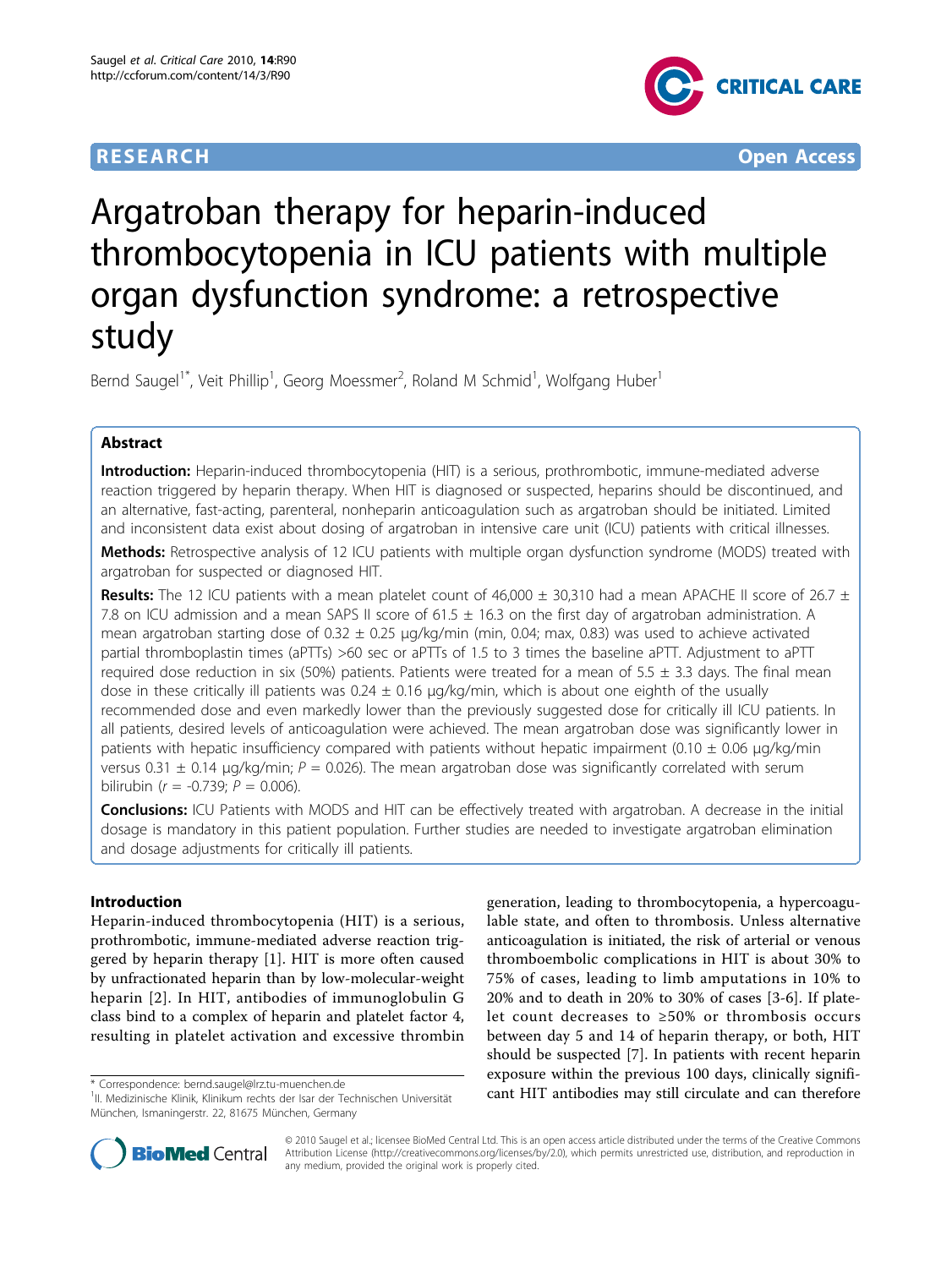cause an abrupt decrease in platelet count with restarting of heparin treatment [[8\]](#page-5-0).

For laboratory diagnosis of HIT antibodies, antigen assays as well as functional assays (platelet activation) are used, both showing a high sensitivity [\[7,9](#page-5-0)].

According to consensus guidelines, when HIT, with or without thrombosis, is diagnosed or strongly suspected, heparins should be immediately discontinued and an alternative, fast-acting, parenteral, nonheparin anticoagulation should be promptly initiated [[7\]](#page-5-0). Three alternative parenteral anticoagulants have been approved for use in HIT: the heparinoid danaparoid and the direct thrombin inhibitors, lepirudin and argatroban.

Argatroban is a synthetic direct thrombin inhibitor, derived from L-arginine, that selectively and reversibly inhibits free and clot-bound thrombin at the catalytic site [\[10](#page-5-0)]. Argatroban is predominantly hepatically metabolized [\[11](#page-5-0)]. Renal elimination of argatroban is minimal, and pharmacokinetic and pharmacodynamic parameters of argatroban have been demonstrated to be comparable between healthy subjects and non-HIT patients with different degrees of renal insufficiency [[11-](#page-5-0)[15\]](#page-6-0). In addition, argatroban anticoagulation has been used successfully during renal-replacement therapy in patients with and without HIT [\[15](#page-6-0),[16\]](#page-6-0). However, recent limited data suggested the consideration of kidney function before initiation of argatroban therapy in HIT [[13,](#page-5-0)[17,18](#page-6-0)].

The recommendation for initial dosing of argatroban in HIT is 2 μg/kg/min, adjusted as needed to achieve activated partial thromboplastin times (aPTTs) of 1.5 to 3 times the patient's baseline aPTT [\[5](#page-5-0),[19\]](#page-6-0). To account for the reduction in clearance, the recommended initial dose for patients with hepatic impairment is 0.5  $\mu$ g/kg/ min.

Despite the availability of these recommendations, limited and inconsistent data exist about dosing patterns, efficacy, and safety of argatroban therapy in intensive care unit (ICU) patients with critical illness or multiple organ dysfunction syndrome (MODS). Studies on argatroban therapy in critically ill patients with MODS and suspected or diagnosed HIT are limited to very small case series with conflicting results [[13](#page-5-0),[14](#page-5-0)]. Previous data showed that no argatroban dose adjustment is needed in acutely ill patients [\[20](#page-6-0)]. In contrast, recent data indicated that the approved dosing regimens of the direct thrombin inhibitors are too high in critically ill ICU patients, especially with MODS [[14,](#page-5-0)[17,21](#page-6-0)]. A commonly suggested starting dose for ICU patients is 0.5 to 1.0 μg/kg/min, with adjustment according to aPTT (target range, 1.5 to 3 times or  $\geq 60$  sec) [[13](#page-5-0),[21,22](#page-6-0)]. Further investigations are needed to ensure safe, appropriate dosing guidelines for the use of argatroban in the setting of critically ill ICU patients with HIT.

In our retrospective analysis, we evaluated critically ill ICU patients with MODS treated with argatroban for diagnosed or suspected HIT. The primary objective of this observational analysis was to demonstrate dosingadjustment difficulties of argatroban, especially in the setting of MODS.

# Materials and methods

We retrospectively analyzed argatroban dosing patterns and anticoagulant responses in 12 consecutively selected adult patients with MODS who received argatroban for suspected or diagnosed HIT between March 2007 and March 2009 at the general ICU of a German university hospital (Klinikum rechts der Isar der Technischen Universität München, Munich, Germany). The patients were critically ill (defined as having an Acute Physiology and Chronic Health Evaluation II Score, APACHE II, higher than 15) and were treated for MODS involving two or more organ systems. The APACHE II score was calculated after admission of a patient to the ICU and, in addition, the Simplified Acute Physiology Score (SAPS II) was calculated on the first day of argatroban administration.

The general policy in our ICU is to stop all sources of heparin and initiate an alternative anticoagulant on reasonable suspicion of HIT. The choice of alternative anticoagulant agent and initial dose is at the discretion of the treating physician. The dose is generally adjusted to achieve aPTTs >60 sec or aPTTs of 1.5 to 3 times the baseline aPTT. HIT was defined as a decrease in platelet count to >150  $\times$  10<sup>9</sup>/L or by >50%, starting at least 5 days after initiation of heparin exposure, provided that a more likely cause for the platelet decline has been ruled out. The aPTT was measured about 2 h after initial argatroban administration, and dose adjustments were made to maintain desired aPTT levels. The aPTT was assessed daily and 4 h after any dose adjustment. Data extracted from each patient chart included the demographics, previous heparin exposure, organ-failure status, heparin-induced platelet-activation (HIPA) test results (functional assay, platelet activation), each argatroban dose, as well as aPTT and International Normalized Ratio (INR) values.

A seriously reduced level of consciousness, Glasgow coma scale <12 (without head injury) or Cook and Palma score <12 was defined as cerebral involvement in MODS. Respiratory insufficiency was defined as necessity for noninvasive ventilation or mechanical ventilation. Need for administration of inotropic substances or vasopressors was documented as circulatory failure. A patient was considered to have hepatic insufficiency if the serum aspartate aminotransferase or alanine aminotransferase levels thrice exceeded the upper limit of normal. A patient was considered to have renal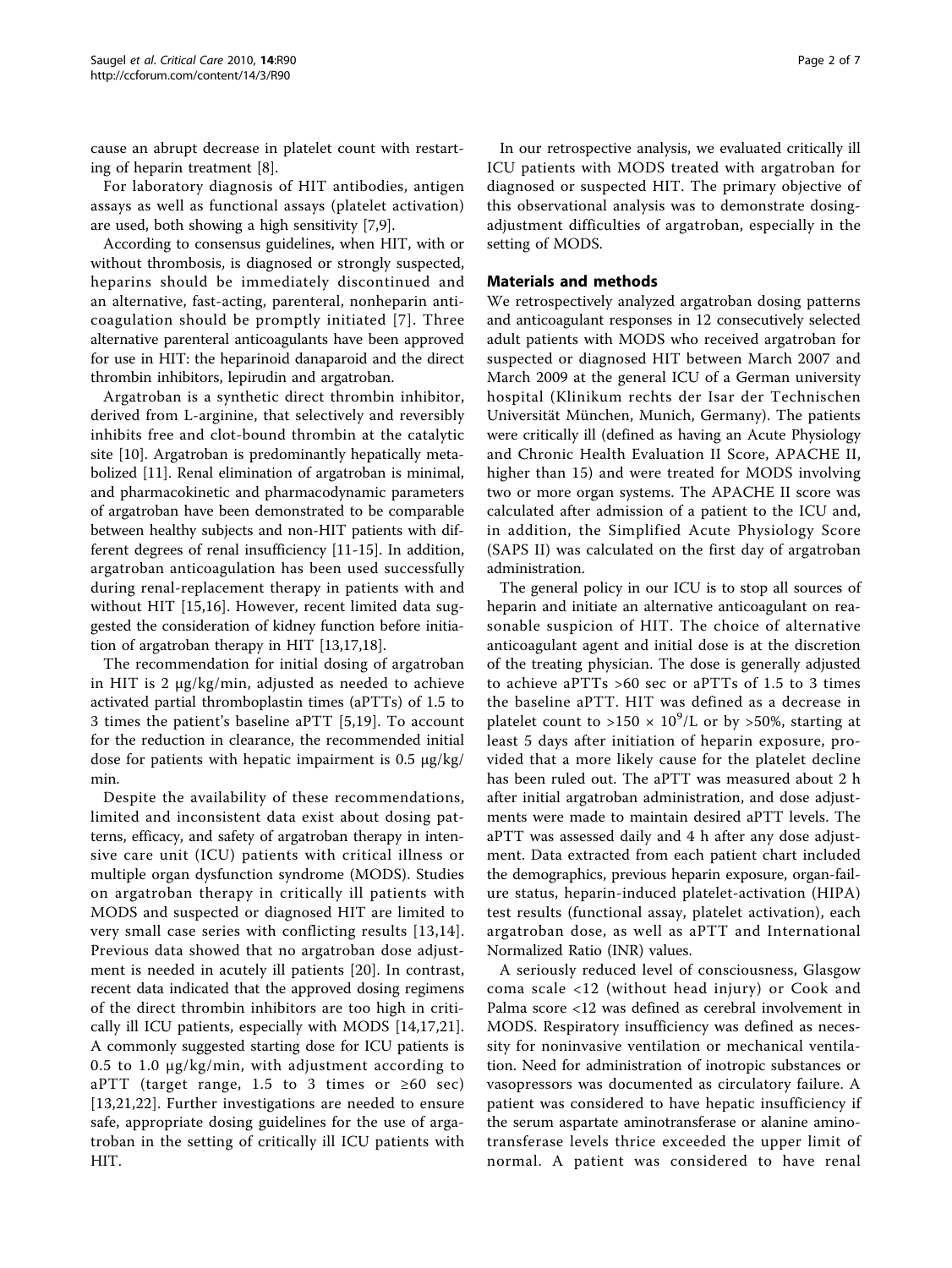insufficiency if the creatinine clearance was <60 mL/min or the serum creatinine was >3.0 mg/dL, or both, or renal replacement therapy was needed.

Descriptive statistical analyses were performed by using Tinn-R statistical software. Results, where applicable, are reported as mean  $\pm$  SD. To evaluate factors associated with the individual mean argatroban dose, we performed univariate analysis (Spearman correlation), including serum bilirubin, aspartate aminotransferase, Model of End-Stage Liver Disease (MELD) score, APACHE II score, and serum creatinine. The Wilcoxon test for unpaired measurements was applied to compare the mean argatroban dose in patients with or without hepatic or renal failure, respectively. Statistical significance was defined as a P value of  $< 0.05$ . Factors significantly correlated to the mean argatroban dose were included in a multiple regression analysis (backward selection) regarding the individual mean argatroban dose in a second step. In addition to the factors derived from Spearman correlation, a limited number of factors with high *a priori* probability of impact on the mean argatroban dose (such as APACHE II score) and markers of hepatic and renal failure were included in the multiple regression analysis. Statistical analysis was performed by using software (SPSS. version 16; SPSS inc., Chicago, IL, USA). The study was approved by the local ethics committee. The need for informed consent was waived for this retrospective analysis of data.

# Results

# Patients

Twelve (eight female and four male) critically ill ICU patients with a mean age of  $70.0 \pm 17.3$  years and a mean weight of  $69.5 \pm 20.1$  kg were enrolled in this study (Table 1). The mean APACHE II score on ICU admission and the mean SAPS II score on the day of initial argatroban administration were  $26.7 \pm 7.8$  and 61.5  $\pm$  16.3, respectively. All patients were treated for MODS with an involvement of two or more organ systems (Table [2](#page-3-0)), and eight (67%) patients were classified as having sepsis. Mechanical ventilation was needed in 10 (83%) patients, and administration of inotropic substances or vasopressors was necessary in seven (58%) patients. Renal insufficiency was observed in seven (58%) patients, and hepatic insufficiency in four (33%) patients. Five (42%) patients died during their ICU stay.

### Argatroban anticoagulation

All patients were treated with argatroban anticoagulation for suspected HIT. When argatroban therapy was started, mean thrombocyte count was  $46,000 \pm 30,310/$ μl (min, 9,000; max, 93,000) (Table [3](#page-3-0)). In six (50%) patients, suspicion of HIT was confirmed by laboratory tests (functional assay, HIPA test). Argatroban anticoagulation in this study was started at a low dose, and no loading dose of argatroban was used: The mean argatroban starting dose was  $0.32 \pm 0.25$   $\mu$ g/kg/min (min, 0.04 μg/kg/min; max, 0.83 μg/kg/min) to achieve aPTTs  $>60$ sec or aPTTs of 1.5 to 3 times the baseline aPTT. Desired levels of anticoagulation were achieved in all patients. In the critically ill patients in this study, the aPTT was elevated at baseline (median value of  $49 \pm 13$ sec) and increased further (median of  $66 \pm 18$  sec) by the first assessment after initiating argatroban. In accordance to that, baseline INR values increased from 1.23 ± 0.38 to  $1.49 \pm 0.23$  after starting argatroban. Despite the very low starting dose, adjustment to aPTT required dose reduction in six (50%; one patient with renal and hepatic failure, two patients with renal insufficiency, one patient with hepatic impairment, two patients with

Table 1 Characteristics of patients, demographic parameters

| <b>Patient number</b> | Sex   | <b>APACHE-II score</b> | SAPS-II score   | Main diagnosis             | <b>ICU</b> survival | Cause of death      |  |
|-----------------------|-------|------------------------|-----------------|----------------------------|---------------------|---------------------|--|
|                       | m     | 17                     | 42              | Cirrhosis of the liver     |                     | Pneumonia, sepsis   |  |
| $\overline{2}$        |       | 27                     | 69              | Pneumonia, sepsis          | $^{+}$              |                     |  |
| 3                     |       | 31                     | 78              | Erysipelas, sepsis         | $+$                 |                     |  |
| $\overline{4}$        |       | 27                     | 56              | I iver failure             |                     | Pneumonia, sepsis   |  |
| 5                     | m     | 22                     | 62              | Intracerebral hemorrhage   | $^{+}$              |                     |  |
| 6                     |       | 33                     | 73              | Pneumonia, sepsis          |                     | Peritonitis, sepsis |  |
| 7                     | m     | 34                     | 77              | Pneumonia, sepsis          | $^{+}$              |                     |  |
| 8                     |       | 17                     | 44              | Pneumonia, sepsis          | $+$                 |                     |  |
| 9                     |       | 34                     | 79              | Pneumonia, sepsis          |                     | Pneumonia, sepsis   |  |
| 10                    |       | 40                     | 74              | Pulmonary embolism         |                     | Heart insufficiency |  |
|                       |       | 19                     | 54              | Retroperitoneal hemorrhage | $+$                 |                     |  |
| 12                    | m     | 19                     | 30              | Cirrhosis of the liver     | $+$                 |                     |  |
|                       | 8f/4m | $26.7 \pm 7.8$         | $61.5 \pm 16.3$ |                            | $7 + 15 -$          |                     |  |

Showing sex (m, male; f, female), APACHE II score on ICU admission, SAPS-II score on the day of first argatroban administration, main diagnosis on ICU admission, ICU survival (+, survived; -, died), and cause of death. Data are provided for each patient as mean ± SD where possible. APACHE II, Acute Physiology and Chronic Health Evaluation II Score; ICU, intensive care unit; SAPS II, Simplified Acute Physiology Score.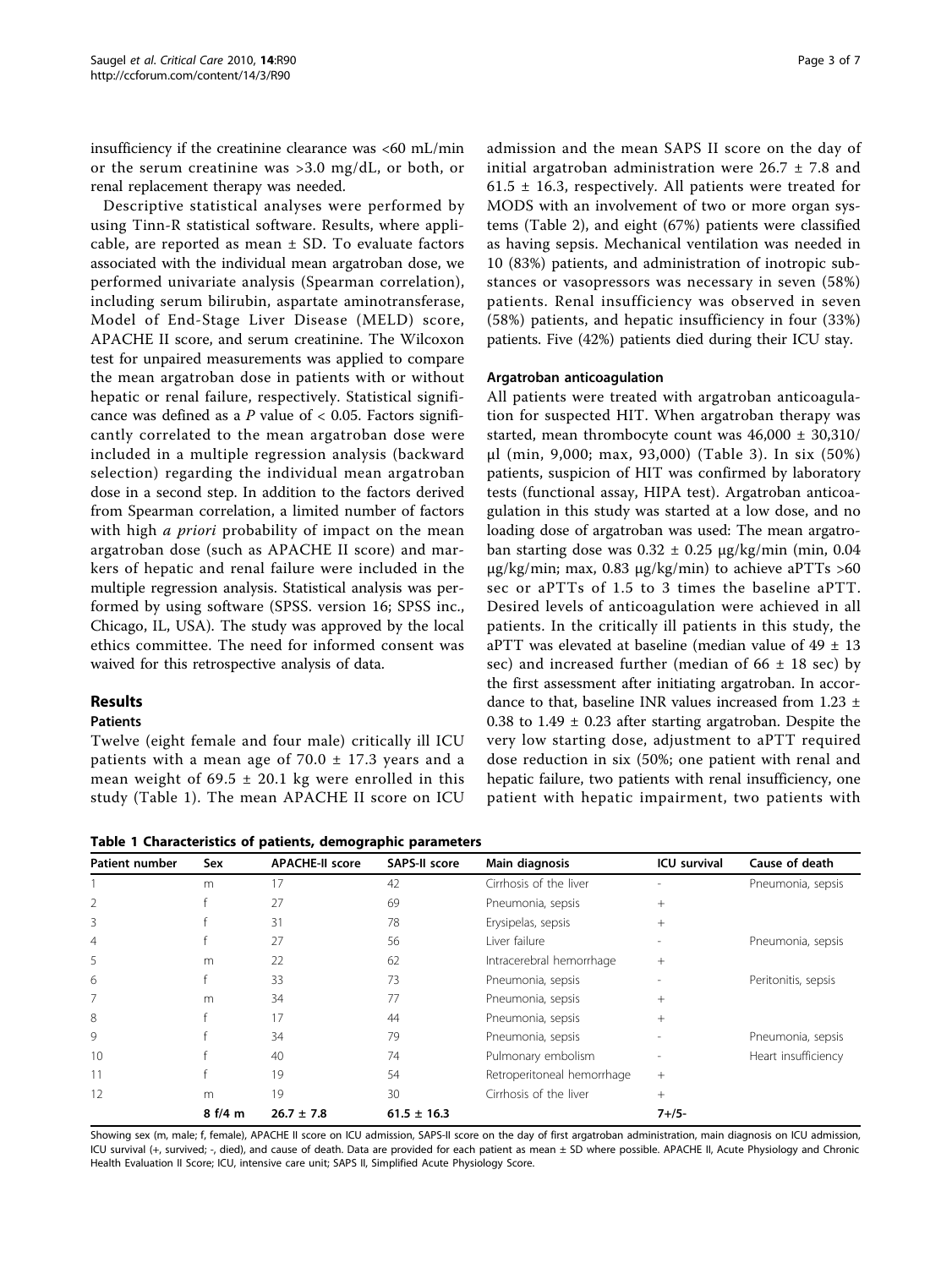| Patient number | CNS involvement Respiratory insufficiency | Circulatory failure Renal insufficiency | Hepatic insufficiency | Sepsis |
|----------------|-------------------------------------------|-----------------------------------------|-----------------------|--------|
|                |                                           |                                         |                       |        |
|                |                                           |                                         |                       |        |
|                |                                           |                                         |                       |        |
|                |                                           |                                         |                       |        |
|                |                                           |                                         |                       |        |
| 6              |                                           |                                         |                       |        |
|                |                                           |                                         |                       |        |
| 8              |                                           |                                         |                       |        |
| Q              |                                           |                                         |                       |        |
|                |                                           |                                         |                       |        |
|                |                                           |                                         |                       |        |
|                |                                           |                                         |                       |        |
| <b>Total</b>   |                                           |                                         |                       |        |

<span id="page-3-0"></span>

| Table 2 Characteristics of patients and organ dysfunction |  |  |  |  |  |  |
|-----------------------------------------------------------|--|--|--|--|--|--|
|-----------------------------------------------------------|--|--|--|--|--|--|

Showing organ dysfunction and diagnosis of sepsis at the beginning of argatroban therapy. Data are provided for each patient.

#### Table 3 Argatroban therapy

| Patient        | <b>HIPA</b><br>test | <b>Platelet count</b><br>$(x1,000/\mu L)$ | <b>INR</b> before<br>Α | <b>INR</b> after A | aPTT before<br>A (sec) | aPTT after<br>A (sec) | aPTT mean during<br>A therapy (sec) | A starting dose<br>$(\mu q/kg/min)$ | A mean dose<br>$(\mu g/kg/min)$ |
|----------------|---------------------|-------------------------------------------|------------------------|--------------------|------------------------|-----------------------|-------------------------------------|-------------------------------------|---------------------------------|
|                | $\ddot{}$           | 93                                        | 1.2                    | 1.6                | 44                     | 80                    | 68.4                                | 0.08                                | 0.02                            |
| 2              | $\ddot{}$           | 48                                        | 0.8                    | 1.2                | 39                     | 62                    | 56.3                                | 0.48                                | 0.48                            |
| 3              | -                   | 18                                        | 1.1                    | 1.6                | 63                     | 106                   | 88.7                                | 0.56                                | 0.37                            |
| $\overline{4}$ | $\ddot{}$           | 9                                         | 2.1                    | 1.5                | 79                     | 57                    | 93.2                                | 0.22                                | 0.15                            |
| 5              | $\ddot{}$           | 38                                        | 1.1                    | 1.6                | 29                     | 51                    | 36.4                                | 0.04                                | 0.14                            |
| 6              | -                   | 31                                        | 1.0                    | 1.0                | 48                     | 51                    | 60.5                                | 0.14                                | 0.14                            |
| 7              | -                   | 87                                        | 1.1                    | 1.4                | 46                     | 53                    | 62.5                                | 0.46                                | 0.46                            |
| 8              | -                   | 46                                        | 1.2                    | 1.6                | 52                     | 87                    | 61.3                                | 0.83                                | 0.30                            |
| 9              | -                   | 19                                        | 1.9                    | 1.9                | 54                     | 63                    | 63.0                                | 0.08                                | 0.08                            |
| 10             | -                   | 15                                        | 1.1                    | 1.6                | 58                     | 75                    | 67.5                                | 0.56                                | 0.42                            |
| 11             | $\ddot{}$           | 90                                        | 1.0                    | 1.5                | 42                     | 56                    | 68.5                                | 0.22                                | 0.20                            |
| 12             | $\ddot{}$           | 58                                        | 1.2                    | 1.4                | 36                     | 47                    | 51.5                                | 0.14                                | 0.14                            |
|                | $6+/-$              | $46 \pm 30$                               | $1.23 \pm 0.38$        | $1.49 \pm 0.23$    | $49 \pm 13$            | $66 \pm 18$           | $64.8 \pm 15.1$                     | $0.32 \pm 0.25$                     | $0.24 \pm 0.16$                 |

For each patient (pt), HIPA-test results (+, positive, - = negative), platelet count (×1,000 per microliter), INR/aPTT values before argatroban therapy, and INR/aPTT values at first assessment after starting argatroban are provided. Mean aPTTs during argatroban therapy, argatroban starting doses, and argatroban mean doses are shown. Data are provided for each patient and as mean ± SD where possible. A, argatroban; aPTT, activated partial thromboplastin time; HIPA, heparininduced platelet activation; INR, International Normalized Ratio.

neither hepatic nor renal failure). Patients were treated for a mean of  $5.5 \pm 3.3$  days (min, 1 day; max, 11 days). The final mean dose in these critically ill ICU patients was 0.24 ± 0.16 μg/kg/min (min, 0.02 μg/kg/min; max, 0.48 μg/kg/min).

The mean argatroban dose was significantly different in patients with hepatic insufficiency compared with patients without hepatic impairment (0.10  $\pm$  0.06 μg/kg/ min versus  $0.31 \pm 0.14 \mu g/kg/min$ ;  $P = 0.026$ ). In contrast, no difference was found in mean argatroban dose in patients with or without renal insufficiency (0.23  $\pm$ 0.18 μg/kg/min versus 0.25  $\pm$  0.14 μg/kg/min; P = 0.530).

Univariate analysis demonstrated that the mean argatroban dose was significantly correlated with serum bilirubin ( $r = -0.739$ ;  $P = 0.006$ ) but not with aspartate aminotransferase ( $r = -0.321$ ;  $P = 0.309$ ), MELD score  $(r = -0.400; P = 0.600)$ , APACHE II score  $(r = 0.330;$  $P = 0.295$  or serum creatinine ( $r = -0.198$ ;  $P = 0.538$ ). Subsequently we performed multiple regression analysis regarding mean argatroban dose, showing that among all analyzed variables (APACHE II, serum creatinine, presence of hepatic insufficiency, presence of renal insufficiency), only the presence of hepatic insufficiency was independently associated with the mean argatroban dose ( $r = 0.676$ ;  $P = 0.016$ ).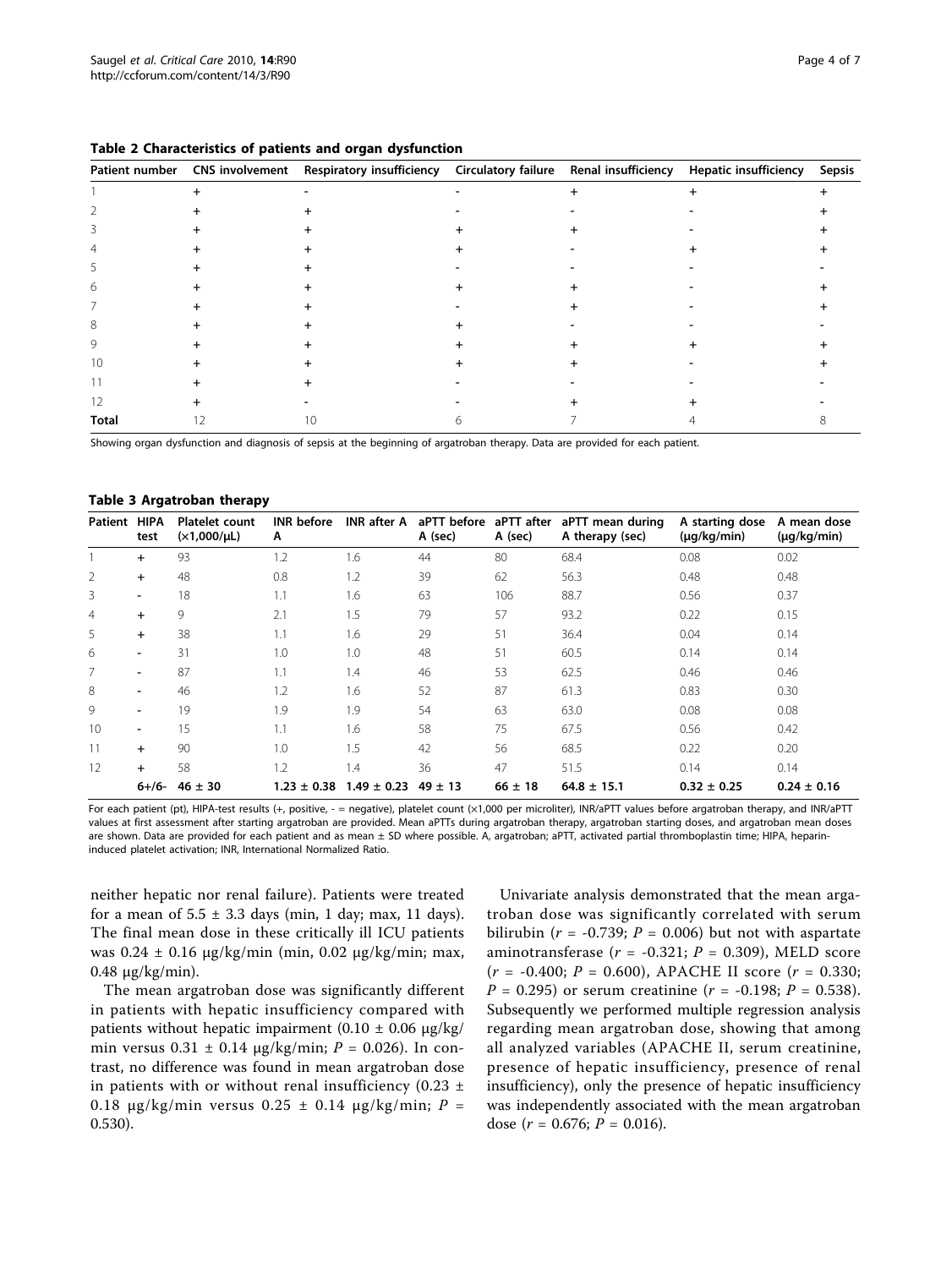No bleeding complications or other adverse events occurred in the patient population of this study during anticoagulation therapy with argatroban. Furthermore, no arterial or venous thromboembolic complications appeared in the 12 patients treated with argatroban.

# Discussion

In critically ill ICU patients, the recognition, diagnosis, and therapy of HIT is very difficult. Thrombocytopenia (mostly due to sepsis or hemodilution) is a very common laboratory finding, occurring in  $\sim$ 30% to 50% of patients in the medical ICU [\[23\]](#page-6-0). However, the diagnosis of HIT should be based on clinical considerations and treatment should not be delayed, pending laboratory confirmation [[3,7](#page-5-0)]. On suspicion of HIT, all sources of heparin should be eliminated and an alternative anticoagulant must be initiated [\[7](#page-5-0)].

Three alternative parenteral anticoagulants have been approved for treatment of HIT: the heparinoid danaparoid and the direct thrombin inhibitors lepirudin and argatroban [[5,](#page-5-0)[24-26](#page-6-0)].

In the special setting of critically ill ICU patients, argatroban has some advantages over lepirudin [[14](#page-5-0)]. Lepirudin is renally cleared and associated with an increased elimination half-life and bleeding risk in renal failure [[27](#page-6-0)]. Argatroban is metabolized hepatically and eliminated in the feces through biliary excretion [[11\]](#page-5-0). Many studies indicated that renal insufficiency does not influence pharmacokinetic or pharmacodynamic parameters of argatroban and that argatroban is well tolerated and provides adequate anticoagulation in patients with renal dysfunction or failure as well as during renal replacement therapy [[11](#page-5-0)-[14,](#page-5-0)[16](#page-6-0),[28-30](#page-6-0)]. In contrast, recent limited data suggested consideration of kidney function and dose adjustment in HIT therapy with argatroban [[13](#page-5-0),[16-18\]](#page-6-0). Moreover, the elimination half-life of argatroban (about 39 to 51 min in healthy subjects) is reduced by 50% in comparison to lepirudin [[11](#page-5-0)].

Two prospective, multicenter, historical controlled studies and reanalyses of their combined data demonstrated that the use of argatroban resulted in reducing the composite end point of death, amputation, or new thrombosis in HIT patients, with particular benefit in decreasing new thrombosis without increasing bleeding [[5,](#page-5-0)[19\]](#page-6-0).

The recommended initial dose of argatroban for the prophylaxis or treatment of thrombosis in HIT is 2 μg/ kg/min (0.5 μg/kg/min for patients with hepatic impairment) with following adjustment to aPTTs of 1.5 to 3 times the baseline aPTT [[5,](#page-5-0)[19\]](#page-6-0).

Very limited and inconsistent data exist about dosing patterns of argatroban therapy in ICU patients with critical illness [\[13,14](#page-5-0)]. Some data demonstrate that no dose adjustment is required in argatroban therapy of acutely ill patients [[20\]](#page-6-0). Other data indicate that the pharmacokinetics and clearance of argatroban seem to be substantially altered in critically ill patients [[13,14](#page-5-0)[,17](#page-6-0),[21,31,32](#page-6-0)]. Especially in the setting of sepsis and MODS, hepatic clearance of argatroban may be significantly reduced. Hepatic metabolism in these patients may be influenced by reduced cardiac output, circulatory distributory failure, and/or disseminated intravascular coagulation, resulting in decreased hepatic perfusion. Therefore, some authors suggest an argatroban starting dose for ICU patients of 0.5 to 1.0 μg/kg/min [\[13](#page-5-0)[,21,22\]](#page-6-0).

To gain additional knowledge about dosing-adjustment problems in the use of argatroban in the setting of critical illness and HIT, we retrospectively evaluated 12 ICU patients with MODS treated with argatroban. All patients had developed thrombocytopenia after heparin exposure and had argatroban treatment initiated for suspected HIT whether the diagnosis was ultimately confirmed. The patients in this series were critically ill at the time of argatroban initiation (APACHE II score, 26.7  $\pm$  7.8; SAPS II score, 61.5  $\pm$  16.3) and were treated for MODS. All patients had a platelet count <100,000/μl (mean platelet count at the time of starting argatroban anticoagulation,  $46,000 \pm 30,310/\mu l$ ). The overall clinical status of our patient population was probably more critical compared with those reported previously. Our patients were treated with a median argatroban starting dose of  $0.32 \pm 0.25$   $\mu$ g/kg/min. Further dose reduction was needed in 50% of the patients. The final required median argatroban dose was  $0.24 \pm 0.16$  µg/kg/min, representing one eighth of the usually recommended dose. Desired levels of anticoagulation were promptly achieved in all patients.

Compared with previous data, the argatroban dose we applied in our MODS patients was markedly lower than the previously suggested dose for ICU patients, probably reflecting the degree of illness in our patients; likely a tendency existed toward targeting the lower end of the therapeutic aPTT range in these very ill patients.

For example, one recent study investigated argatroban treatment in critically ill ICU patients with HIT II and the necessity for continuous renal-replacement therapy [[16\]](#page-6-0). In this study, Link et al. [\[16](#page-6-0)] developed recommendations for argatroban dosing during continuous renalreplacement therapy: They used an initial argatroban bolus of 100 μg/kg followed by continuous infusion of argatroban. In contrast, no bolus of argatroban was used in our study to avoid a peak response of anticoagulation with the risk of bleeding complications. The average rate of argatroban in the study of Link et al. was higher compared with our study (0.70 μg/kg/min versus 0.24 μg/kg/min). Although both studies investigate argatroban treatment in critically ill patients, our study population of patients with MODS is clearly different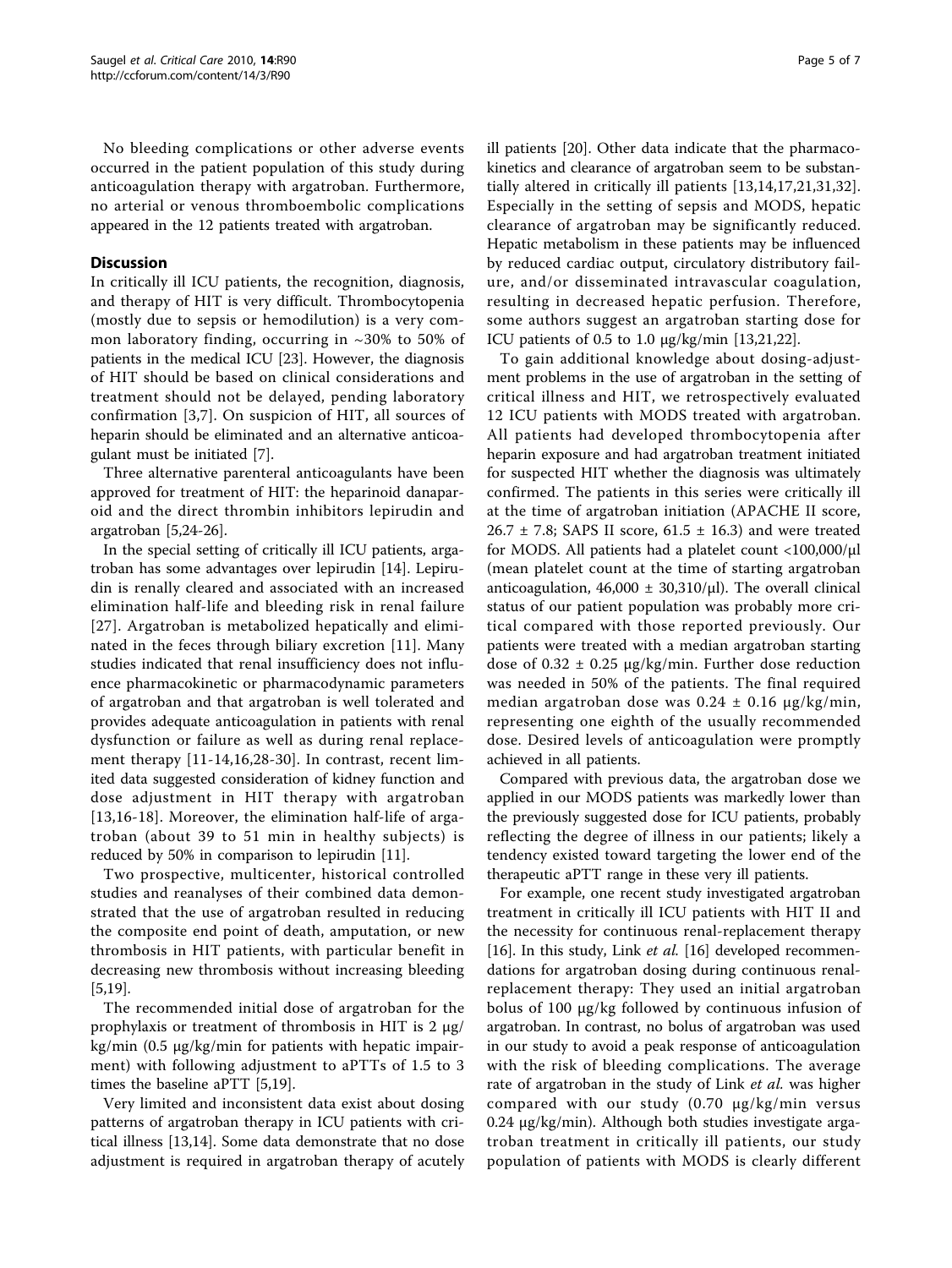<span id="page-5-0"></span>from the patients included in the study of Link et al. In contrast to our study, Link et al. included only patients receiving continuous renal-replacement therapy. Argatroban was applied into the extracorporeal circulation (prefilter injection/infusion). Furthermore, none of the critically ill patients included in the Link study had a previous history of liver disease. Mean SAPS-II score was lower in this study population compared with that in our study (45 versus 61.5 points).

In general, in critically ill patients with MODS therapeutic interventions are a special challenge. Multifactorial changes in drug disposition and effect occur in these patients, resulting from drug/patient, drug/disease, and drug/drug interactions [[33\]](#page-6-0). In particular, the liver as the primary site of biotransformation can be influenced manifestly, and hepatic impairment is associated with decreased systemic clearance and increased elimination half-life of argatroban [11[,22](#page-6-0)].

# Conclusions

The results of our study suggest that patients with MODS and HIT can be effectively treated by using argatroban anticoagulation. A high index of suspicion is required in diagnosing HIT in these complex patients. However, in critically ill patients with MODS, the dosing of argatroban has to be adjusted. These data do not support the current recommendation of 0.5 to 1.0 μg/kg/min in patients with critical illness as a reasonable, conservative initial dosage of argatroban. To avoid excessive anticoagulation and bleeding complications, argatroban should be initiated at a markedly reduced dose of about one tenth to one eighth of the recommended 2 μg/kg/ min in ICU patients with MODS. Because achievement of steady-state anticoagulation will be delayed in this patient population, aPTT must be checked at close intervals after drug initiation or dose change to ensure that the desired level of anticoagulation is achieved. Further studies are needed to investigate argatroban elimination and dosage adjustments for ICU patients with MODS.

### Key messages

- Patients with MODS and HIT can be effectively treated by using argatroban anticoagulation.
- In critically ill patients with MODS, the dosing of argatroban has to be adjusted.
- To avoid excessive anticoagulation and bleeding complications, argatroban should be initiated at a markedly reduced dose.

#### Abbreviations

APACHE II: Acute Physiology and Chronic Health Evaluation II Score; aPTT: activated partial thromboplastin time; HIPA: heparin-induced platelet activation; HIT: heparin-induced thrombocytopenia; ICU: intensive care unit; INR: International Normalized Ratio; MELD score: Model of End Stage Liver

Disease score; MODS: multiple organ dysfunction syndrome; SAPS II: Simplified Acute Physiology Score.

#### Author details

<sup>1</sup>II. Medizinische Klinik, Klinikum rechts der Isar der Technischen Universität München, Ismaningerstr. 22, 81675 München, Germany. <sup>2</sup>Institut für klinische Chemie und Pathobiochemie, Klinikum rechts der Isar der Technischen Universität München, Ismaningerstr. 22, 81675 München, Germany.

#### Authors' contributions

BS, VP, and GM contributed to the conception and design of the study. They were responsible for acquisition, analysis, and interpretation of data. BS drafted the manuscript. RMS and WH participated in its design and coordination and helped to draft the manuscript.

#### Competing interests

The authors declare that they have no competing interests.

Received: 19 January 2010 Revised: 21 April 2010 Accepted: 20 May 2010 Published: 20 May 2010

#### References

- 1. Jang IK, Hursting MJ: [When heparins promote thrombosis: review of](http://www.ncbi.nlm.nih.gov/pubmed/15911718?dopt=Abstract) [heparin-induced thrombocytopenia.](http://www.ncbi.nlm.nih.gov/pubmed/15911718?dopt=Abstract) Circulation 2005, 111:2671-2683.
- 2. Girolami B, Prandoni P, Stefani PM, Tanduo C, Sabbion P, Eichler P, Ramon R, Baggio G, Fabris F, Girolami A: [The incidence of heparin](http://www.ncbi.nlm.nih.gov/pubmed/12480713?dopt=Abstract)[induced thrombocytopenia in hospitalized medical patients treated with](http://www.ncbi.nlm.nih.gov/pubmed/12480713?dopt=Abstract) [subcutaneous unfractionated heparin: a prospective cohort study.](http://www.ncbi.nlm.nih.gov/pubmed/12480713?dopt=Abstract) Blood 2003, 101:2955-2959.
- 3. Greinacher A, Eichler P, Lubenow N, Kwasny H, Luz M: [Heparin-induced](http://www.ncbi.nlm.nih.gov/pubmed/10910895?dopt=Abstract) [thrombocytopenia with thromboembolic complications: meta-analysis of](http://www.ncbi.nlm.nih.gov/pubmed/10910895?dopt=Abstract) [2 prospective trials to assess the value of parenteral treatment with](http://www.ncbi.nlm.nih.gov/pubmed/10910895?dopt=Abstract) [lepirudin and its therapeutic aPTT range.](http://www.ncbi.nlm.nih.gov/pubmed/10910895?dopt=Abstract) Blood 2000, 96:846-851.
- 4. Greinacher A, Volpel H, Janssens U, Hach-Wunderle V, Kemkes-Matthes B, Eichler P, Mueller-Velten HG, Potzsch B: [Recombinant hirudin \(lepirudin\)](http://www.ncbi.nlm.nih.gov/pubmed/9884382?dopt=Abstract) [provides safe and effective anticoagulation in patients with heparin](http://www.ncbi.nlm.nih.gov/pubmed/9884382?dopt=Abstract)[induced thrombocytopenia: a prospective study.](http://www.ncbi.nlm.nih.gov/pubmed/9884382?dopt=Abstract) Circulation 1999, 99:73-80.
- 5. Lewis BE, Wallis DE, Berkowitz SD, Matthai WH, Fareed J, Walenga JM, Bartholomew J, Sham R, Lerner RG, Zeigler ZR, Rustagi PK, Jang IK, Rifkin SD, Moran J, Hursting MJ, Kelton JG: [Argatroban anticoagulant](http://www.ncbi.nlm.nih.gov/pubmed/11294800?dopt=Abstract) [therapy in patients with heparin-induced thrombocytopenia.](http://www.ncbi.nlm.nih.gov/pubmed/11294800?dopt=Abstract) Circulation 2001, 103:1838-1843.
- 6. Warkentin TE, Kelton JG: [A 14-year study of heparin-induced](http://www.ncbi.nlm.nih.gov/pubmed/8948273?dopt=Abstract) [thrombocytopenia.](http://www.ncbi.nlm.nih.gov/pubmed/8948273?dopt=Abstract) Am J Med 1996, 101:502-507.
- 7. Warkentin TE, Greinacher A: [Heparin-induced thrombocytopenia:](http://www.ncbi.nlm.nih.gov/pubmed/15383477?dopt=Abstract) [recognition, treatment, and prevention: the Seventh ACCP Conference](http://www.ncbi.nlm.nih.gov/pubmed/15383477?dopt=Abstract) [on Antithrombotic and Thrombolytic Therapy.](http://www.ncbi.nlm.nih.gov/pubmed/15383477?dopt=Abstract) Chest 2004, 126:311S-337S.
- 8. Warkentin TE, Kelton JG: [Delayed-onset heparin-induced](http://www.ncbi.nlm.nih.gov/pubmed/11578153?dopt=Abstract) [thrombocytopenia and thrombosis.](http://www.ncbi.nlm.nih.gov/pubmed/11578153?dopt=Abstract) Ann Intern Med 2001, 135:502-506.
- 9. Eichler P, Budde U, Haas S, Kroll H, Loreth RM, Meyer O, Pachmann U, Potzsch B, Schabel A, Albrecht D, Greinacher A: [First workshop for](http://www.ncbi.nlm.nih.gov/pubmed/10235451?dopt=Abstract) [detection of heparin-induced antibodies: validation of the heparin](http://www.ncbi.nlm.nih.gov/pubmed/10235451?dopt=Abstract)[induced platelet-activation test \(HIPA\) in comparison with a PF4/heparin](http://www.ncbi.nlm.nih.gov/pubmed/10235451?dopt=Abstract) [ELISA.](http://www.ncbi.nlm.nih.gov/pubmed/10235451?dopt=Abstract) Thromb Haemost 1999, 81:625-629.
- 10. Hursting MJ, Alford KL, Becker JC, Brooks RL, Joffrion JL, Knappenberger GD, Kogan PW, Kogan TP, McKinney AA, Schwarz RP Jr: [Novastan \(brand of](http://www.ncbi.nlm.nih.gov/pubmed/9469622?dopt=Abstract) [argatroban\): a small-molecule, direct thrombin inhibitor.](http://www.ncbi.nlm.nih.gov/pubmed/9469622?dopt=Abstract) Semin Thromb Hemost 1997, 23:503-516.
- 11. Swan SK, Hursting MJ: [The pharmacokinetics and pharmacodynamics of](http://www.ncbi.nlm.nih.gov/pubmed/10730687?dopt=Abstract) [argatroban: effects of age, gender, and hepatic or renal dysfunction.](http://www.ncbi.nlm.nih.gov/pubmed/10730687?dopt=Abstract) Pharmacotherapy 2000, 20:318-329.
- 12. Guzzi LM, McCollum DA, Hursting MJ: [Effect of renal function on](http://www.ncbi.nlm.nih.gov/pubmed/17103051?dopt=Abstract) [argatroban therapy in heparin-induced thrombocytopenia.](http://www.ncbi.nlm.nih.gov/pubmed/17103051?dopt=Abstract) J Thromb Thrombolysis 2006, 22:169-176.
- 13. Reichert MG, MacGregor DA, Kincaid EH, Dolinski SY: [Excessive argatroban](http://www.ncbi.nlm.nih.gov/pubmed/12708939?dopt=Abstract) [anticoagulation for heparin-induced thrombocytopenia.](http://www.ncbi.nlm.nih.gov/pubmed/12708939?dopt=Abstract) Ann Pharmacother 2003, 37:652-654.
- 14. Williamson DR, Boulanger I, Tardif M, Albert M, Gregoire G: [Argatroban](http://www.ncbi.nlm.nih.gov/pubmed/15040656?dopt=Abstract) [dosing in intensive care patients with acute renal failure and liver](http://www.ncbi.nlm.nih.gov/pubmed/15040656?dopt=Abstract) [dysfunction.](http://www.ncbi.nlm.nih.gov/pubmed/15040656?dopt=Abstract) Pharmacotherapy 2004, 24:409-414.